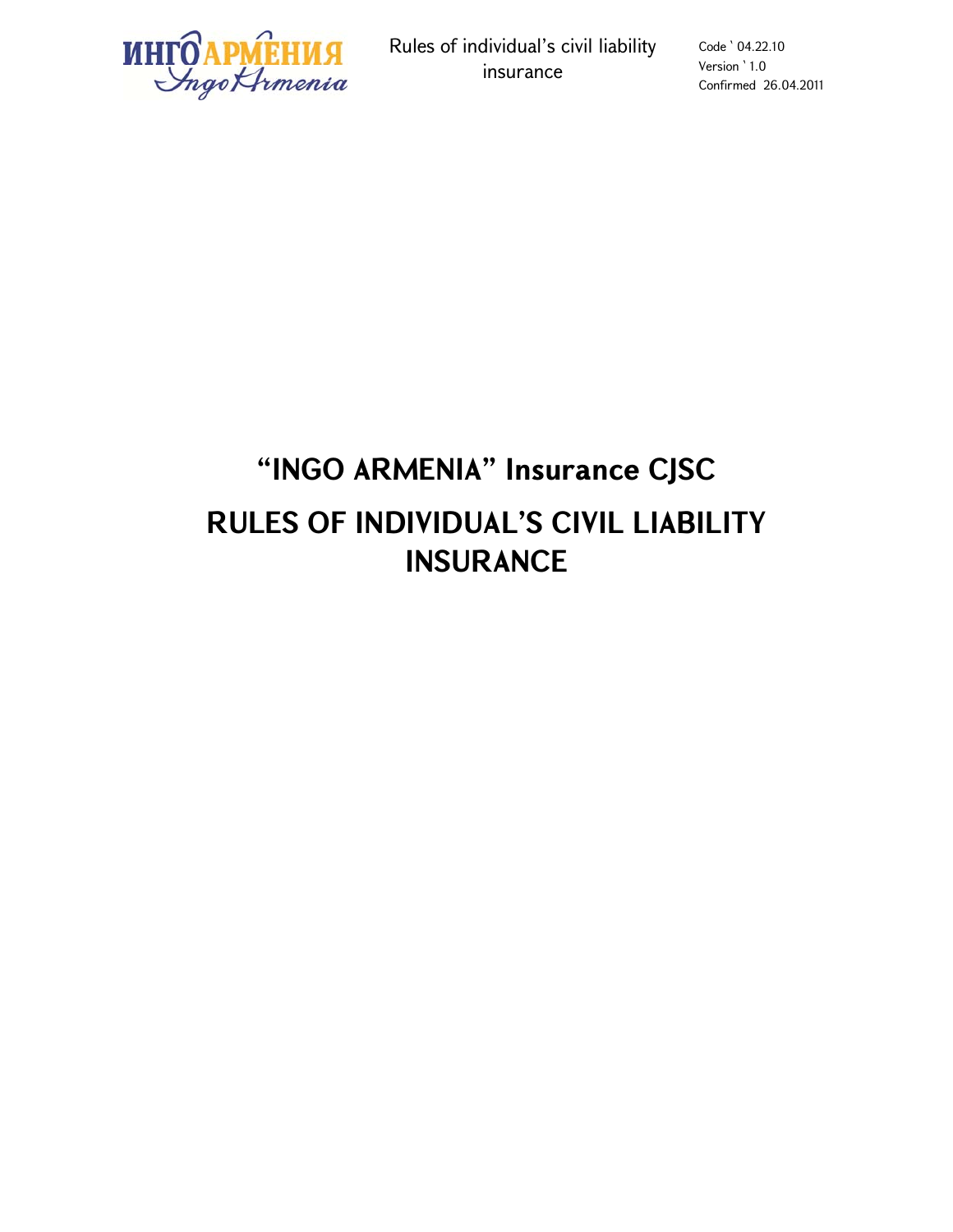

### **1. General conditions**

- 1.1. According to present Rules "INGO ARMENIA" ICJSC (hereinafter Insurer) concludes insurance agreements of the liability of capable individuals (hereinafter - Insured) for damage, which they may cause to the life and health or property of third persons (hereinafter – Third persons, Beneficiaries).
- 1.2. Agreement may be concluded both for insurance of liability of the Insured, or the liability of other individual (hereinafter – Insured person).

If under insurance agreement, the liability of a person other than the Insured is insured, the Insured is entitled to change that person at any time before insurance accident occurrence (unless otherwise provided by the agreement) by written notice to the Insurer.

1.3. Insurance agreement is considered concluded in favor of person, to whom damage may be caused, even if the insurance agreement is concluded in favor of the Insured or other Insured person, who are liable for the damage, or if the insurance agreement does not provide in favor of whom it is concluded. The person, whose liability is insured should be mentioned in the insurance agreement, and if such person is not indicated in the agreement, the liability risk of the Insured is considered insured.

#### **2. Insurance object**

- 2.1. The insurance object is the valuable interest of the Insured (Insured person) which do not contradict to the legislation of the RA, in connection with compensation of damage caused to life or health or property of individuals, as well as damage, caused to property of legal entities.
- 2.2. Insurance coverage is not spread on liability, in connection with:
	- $\checkmark$  possession of transportation means;
	- $\checkmark$  carrying and transportation outside the territory defined in the agreement;
	- $\checkmark$  damage, occurred as a result of permanent, regular or long-term thermal influence or impact of gas, steam, rays, liquid, moisture or any fall-out including non-atmospheric precipitation (soot, smut, smoke and etc.);
	- $\checkmark$  professional activity of the Insured person;
	- $\checkmark$  demands on damage compensation in connection with destruction or damage of items, which the Insured person rented (rent, leasing), accepted for deposit or for safekeeping;
	- $\checkmark$  financial obligations as a demand of compensation of damages, presented on basis of agreements or by coordination with the Insured person, as well as of payments, executed instead fulfillment of obligations in natural form or as penalty upon the agreement;
	- $\checkmark$  demands upon guarantee or similar obligations or guarantee agreements;
	- $\checkmark$  demands for compensation of damages exceeding the volume and the sum of compensation, foreseen by the current legislation of the RA;
	- $\checkmark$  demands for compensation of damages, in connection with breach of author's rights, rights of discovery, invention or industrial design, or similar rights, including unauthorized use of registered trade, logos, symbols and titles;
	- $\checkmark$  claims for compensation of moral harm;
	- $\checkmark$  claims for protection of honor, dignity and business reputation.

#### **3. Insurance accident**

- 3.1. Insurance accident is an event,occurred during the validity period of insurance agreement,foreseen by present Rules,which is basis for presenting claims from third persons to the Insured for compensation of caused damage in accordance with norms of Civil code.
- 3.2. According to present Rules, the insurance accident is considered the fact of occurrence of obligation of the Insured in accordance with the Civil code of the RA to compensate damage caused to suffered person (persons) as a result of events, which were not deliberately caused by the Insured person on the territory defined in insurance agreement.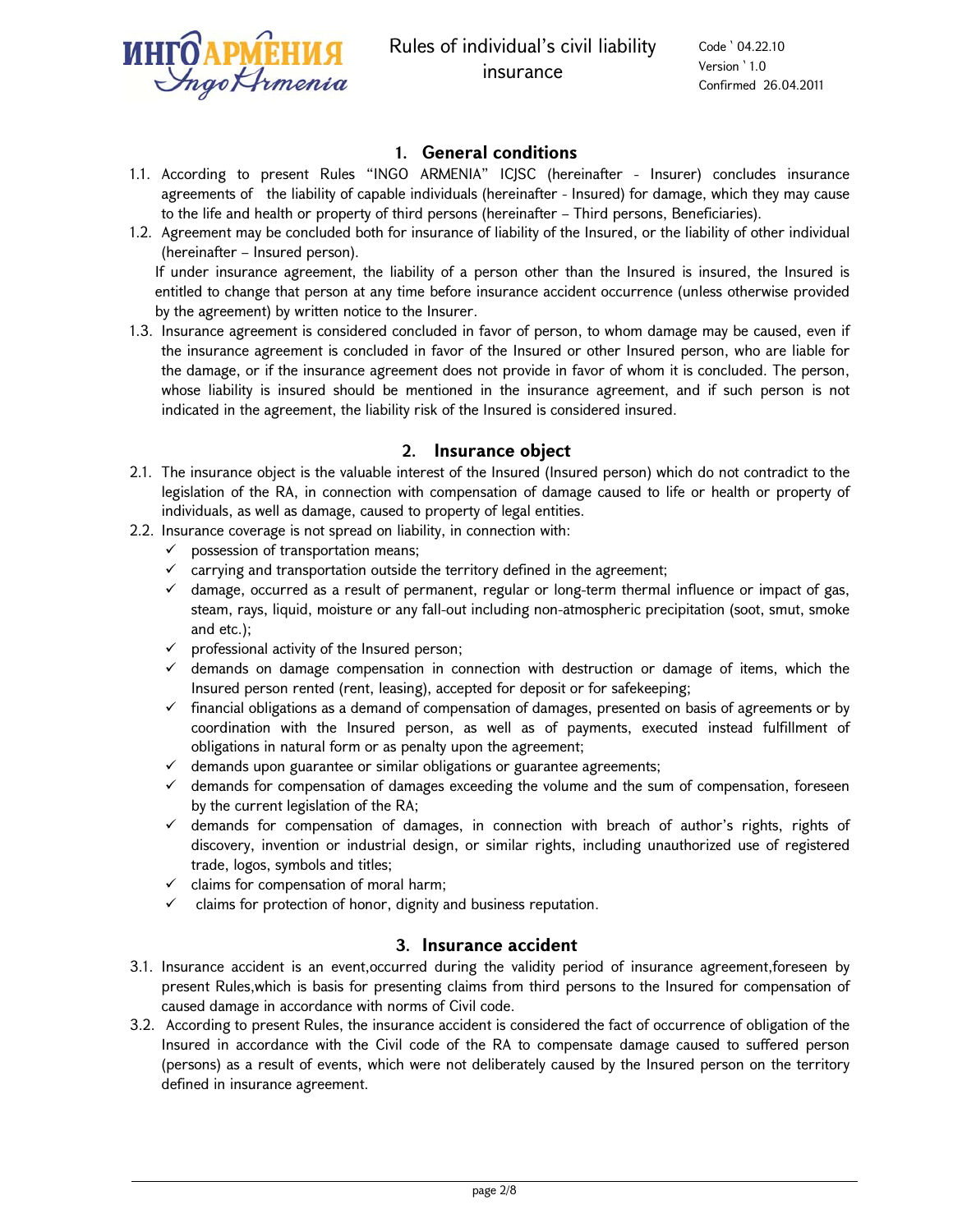

Code ՝ 04.22.10 Version ՝ 1.0 Confirmed 26.04.2011

3.3. The event is considered as insurance accident if the fact of cause of damage is confirmed by the decision of the court which came into legal force, or if the Insured accepts the claim for compensation of the caused damage to life, health or property of third persons by the Insured person upon the consent of the Insurer.

#### **4. Insurance Indemnity**

- 4.1. The Insurer bears liability, if the insurance accident in connection with insured activity of the Insured has occurred as a result of:
	- A. death, loss of working ability, physical damage to the suffered person,
	- B. damage or loss of property of third parties (property damage).
- 4.2. Insurance coverage is spread on such insurance accidents only, which occurred during the validity period of insurance agreement.
- 4.3. The Insurer also compensated reasonable expenses of the Insured, which were born in connection with saving life and property of other persons and minimizing damage, to which damage was caused as a result of insurance accident.
- 4.4. Insurance coverage is exceptionally spread on such insurance accidents, which occurred during the validity period of insurance agreement. If insurance accident occurred during the validity period of insurance agreement is a result of reasons, which occurred or started before the start of insurance agreement period, insurance compensation is subject to payment only in case if the Insured was not and could not be aware of such reasons of insurance accident occurrence.
- 4.5. In any case, insurance liability is not spread on:
	- $\checkmark$  insurance accidents, which occurred out of the territory defined in insurance agreement,
	- $\checkmark$  insurance accidents, which occurred as a result of deliberate cause of damage by the Insured or by any other person. Under deliberate cause of damage is understood an action or inactivity which was deliberately admitted by the responsible person as a result of which the probability of insurance accident occurrence is quite high,
	- $\checkmark$  claims presented by the Insured persons to each other, the liability of which is insured by the same insurance agreement;
	- $\checkmark$  insurance accidents,which occurred as a result of military actions, national movements,uprisings,riots,civil commotions,terrorist acts, - insurance accidents, which occurred as a result of not disposing by the Insured within the agreed period with the Insurer of circumstances which noticeably increase the risk degree, the disposing of which the Insurer notice to the Insured in accordance with generally accepted norms;
	- $\checkmark$  insurance accidents, which are caused as a result of contamination, radiation and other effects of activities related to the use of nuclear fuel;
	- $\checkmark$  insurance accidents, which occurred as a result of breach of law by the Insured, regulations, departmental and production rules, norms and regulatory documents by the Insured;

 $\checkmark$ 

# **5. Sum insured and limit of indemnity**

- 5.1. Sum insured (limit of indemnity) is the sum of money defined by the insurance agreement, on the basis of which the amount of insurance premium and insurance compensation is defined.
- 5.2. The indicated limit in the insurance agreement is considered defined in one sum for any kind of damage, both for property or physical damage, unless the insurance agreement provides:
	- $\checkmark$  limits of indemnity for each risk accepted for insurance, including compensation of court expenses (point 4.2);
	- $\checkmark$  limits of indemnity for one insurance accident;
	- $\checkmark$  for compensation to one person suffered as a result of one insurance accident.
- 5.3. Total compensation sum, subject to payment for the totality of all insurance accidents, occurred during each year of insurance may not exceed the defined yearly limit of indemnity.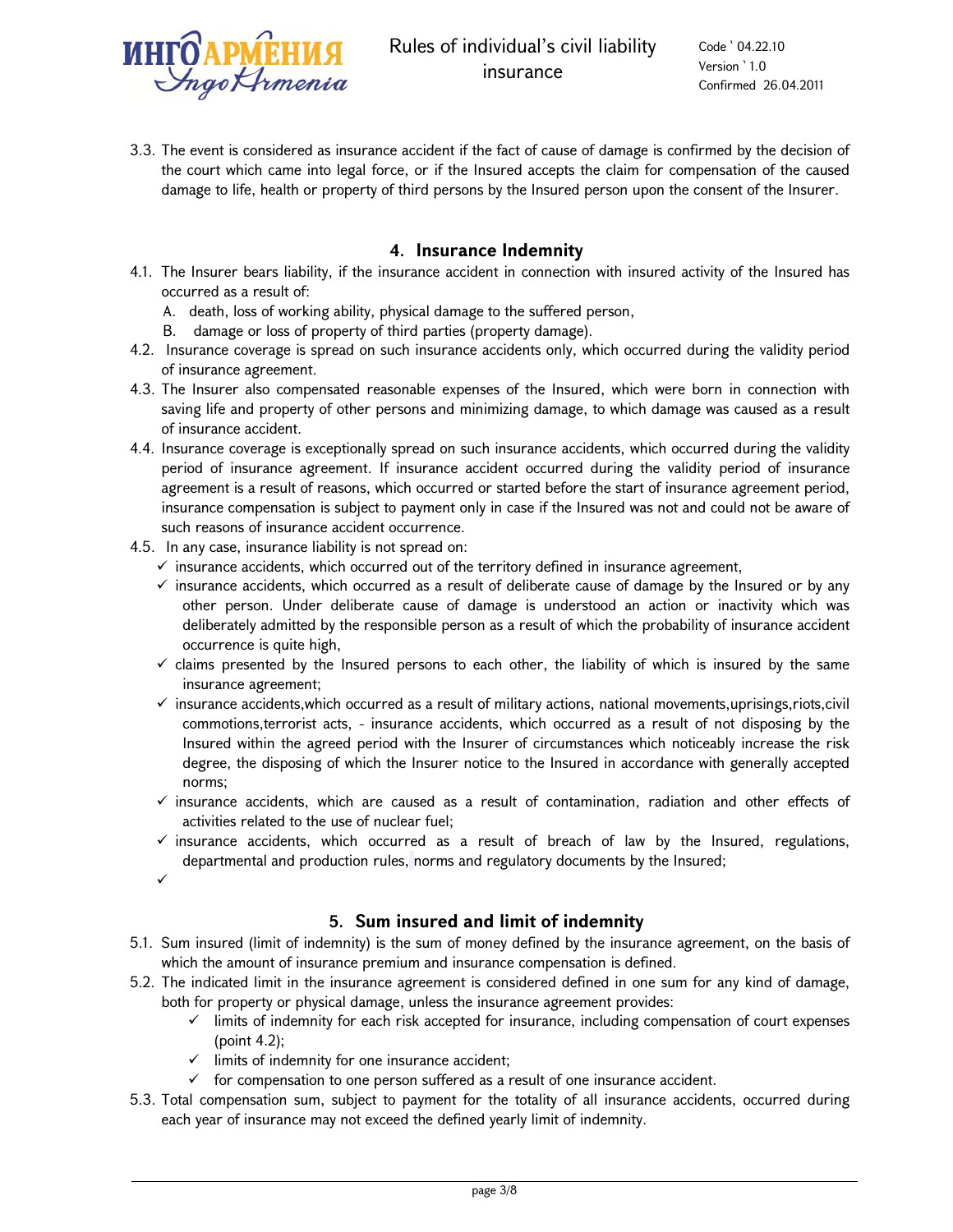

5.4. Under present Rules, the total sum insured for the period of insurance is defined at USD 10 000 in equivalent AMD, and for one insurance accident – USD 5 000 in equivalent AMD, unless otherwise provided by insurance agreement.

#### **6. Insurance premium payment**

- 6.1. Insurance premium is defined by the Insurer on the basis of its rates.
- 6.2. Insurance premium is paid by the Insured by one-off payment for the whole period of insurance, unless otherwise provided by the insurance agreement.
- 6.3. Insurance premium may be paid in cash or in non-cash form. In case of paying in non-cash form, the premium is considered paid since the date of receipt of the sum on the account of the Insurer. In case of cash payment – since the moment of payment at the cash-desk of the Insurer (according to payment document of authorized representative).
- 6.4. Upon agreement of the Parties, insurance premium may be defined either in AMD or in foreign currency, according to legislation of the RA. Insurance premium is defined in foreign currency and paid in AMD in accordance to exchange rate of the Central Bank of Armenia on the day of payment, unless otherwise agreed by the Parties.
- 6.5. Insurance premium is subject to payment before receipt of insurance agreement (Policy), but not later than 5 (five) working days since the moment of presenting application to conclude insurance agreement, unless otherwise provided by the insurance agreement.
- 6.6. If the insurance premium is not paid in terms defined by the insurance agreement, the agreement is considered as non-operational and bears no consequences for the Parties (unless otherwise foreseen by the insurance agreement)
- 6.7. Insurance premium is defined and mentioned in insurance agreement (Policy) or in the payment account, which constitutes integral part of the agreement.

# **7. Conclusion and termination of insurance agreement**

- 7.1. Insurance agreement is concluded on the basis of written application of the Insured. The application must include all necessary information about the objects accepted for insurance. The application becomes an integral part of the insurance agreement after its conclusion. Other conditions, clauses and special terms, included in insurance agreement (Policy) should not widen (increase) the range of liability and insurance coverage of the Insurer, defined by the insurance agreement.
- 7.2. When concluding insurance agreement, the Insured is obliged to inform the Insurer on any circumstances known by him, which have potential significance in the risk degree estimation. Non fulfillment of this obligation by the Insured results relieve of the obligation to pay insurance compensation by the Insurer.

When concluding agreement, the Insured is obliged to reply to all given questions of the Insurer, which help to estimate the insurance risk degree.

7.3. The fact of insurance agreement conclusion is confirmed by presenting insurance Policy and attached present insurance Rules by the Insurer to the Insured.

Insurance Policy is presented to the Insured by the Insurer:

- $\checkmark$  within 5 banking days since the day of receipt of money to the account of the Insurer in case of noncash payment;
- $\checkmark$  Immediately after receipt of insurance premium in case of cash payment.

In case of loss of the Policy during the validity period of the insurance agreement, the Insured is given the copy upon written application of the Insured, after which no claims by the lost insurance Policy are considered and the lost insurance Policy is considered invalid.

In case of repeated loss of insurance Policy during the insurance agreement validity period, the Insured pays to the Insurer to the amount of value of issuance and forming of insurance Policy.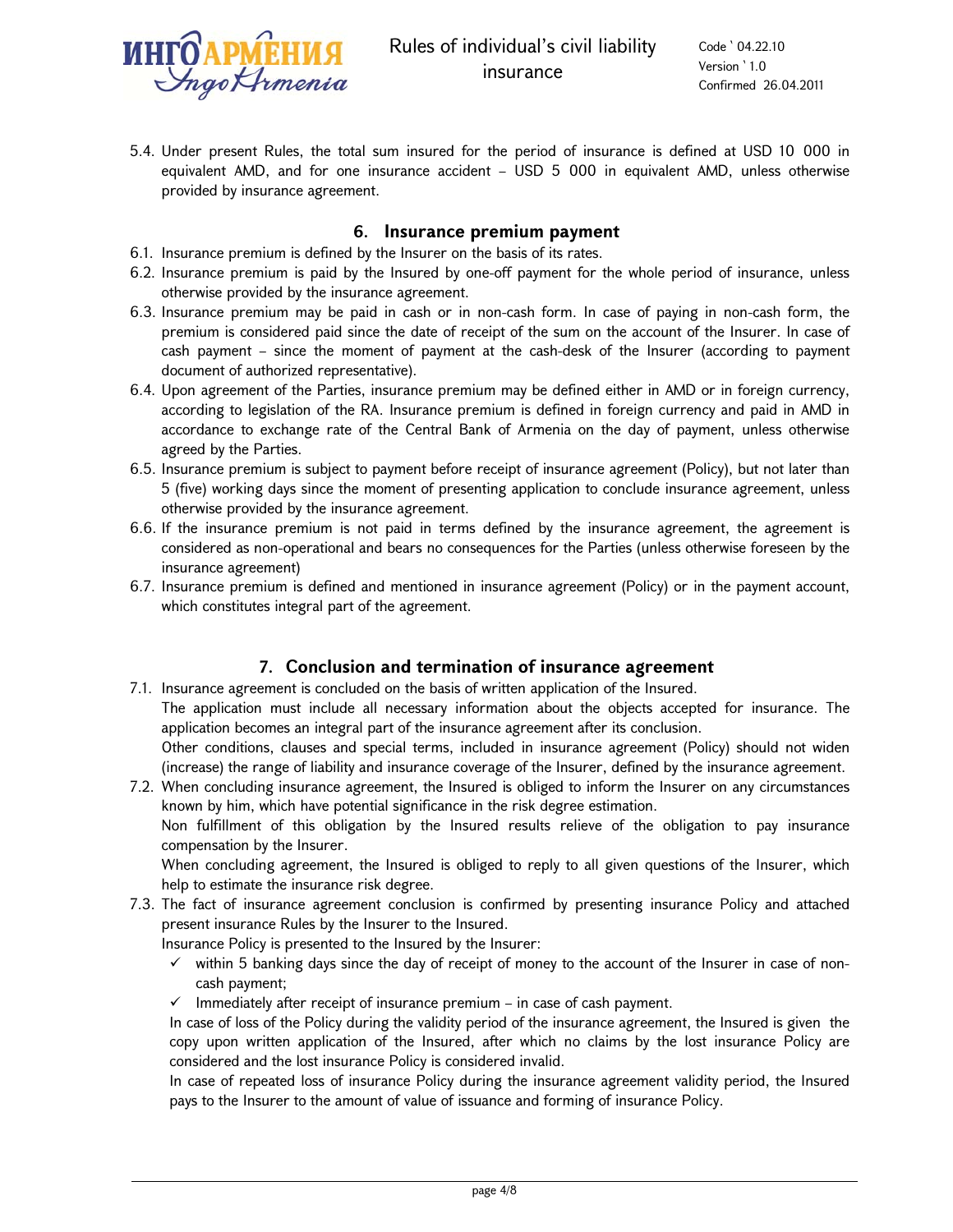

Code ՝ 04.22.10 Version ՝ 1.0 Confirmed 26.04.2011

- 7.4. Insurance agreement comes into force since the day of insurance premium payment, unless otherwise foreseen by insurance agreement.
- 7.5. Insurance agreement is terminated:
	- $\checkmark$  upon expiry of validity period;
	- $\checkmark$  upon fulfillment of full obligations by the Insurer under the agreement;
	- $\checkmark$  in case of non-payment of insurance premium within the terms defined by the agreement;
	- $\checkmark$  in case of death of the Insured, except cases of change of the Insured in insurance agreement;
	- $\checkmark$  in case of liquidation of the Insured in accordance to the legislation of the RA;
	- $\checkmark$  in case of termination of insurance agreement by the decision of court;
	- $\checkmark$  in other cases, provided by the current legislation of the RA.
- 7.6. Insurance agreement may be preterm terminated at any moment on the basis of written application of one of the Parties (including because of infringement of obligations by one of the Parties), in accordance with the demands of current legislation of the RA. In this case the return of insurance premium is executed in the following way:
- 7.7. In case of preterm termination of insurance agreement on demand of the Insurer, the latest returns insurance premium for the unexpired period of insurance to the Insured, keeping the executed expenses of the Insurer. If the demand of the Insurer is conditioned by non-execution of agreement conditions by the Insured, insurance premium is not returned.
- 7.8. In case of preterm termination of insurance agreement on basis of presented demand of the Insured to terminate the agreement, the Insurer returns the insurance premium for the unexpired period of insurance, keeping incurred operational expenses in accordance with the current license. In case if the demand of the Insured person is conditioned by non infringement of insurance agreement, the Insurer fully returns the paid insurance premium to the Insured.
- 7.9. In cases provided by the legislation of the RA, insurance agreement may be deemed invalid since the moment of its conclusion, if:
	- $\checkmark$  the agreement is concluded after insurance accident occurrence,
	- $\checkmark$  the object of insurance is property which is subject to confiscation on the basis of legal force by the decision of appropriate court, which came into force.

#### **8. Deductible**

- 8.1. Insurance agreement or insurance program may foresee own participation of the Insured in damage compensation (deductible). In this case insurance compensation payment is executed above the deductible amount. Losses that do not exceed the amount of deductible are not subject to compensation.
- 8.2. Unless otherwise foreseen by the insurance agreement or program, insurance agreement is considered concluded with a deductible of 1% from the limit of indemnity for property damage, and with no deductible for physical damage.
- 8.3. Deductible is defined for each insurance accident. If several insurance accidents occur, the amount of deductible is deducted for each of them.

# **9. Rights and obligations of the Parties**

- 9.1. The Insured is obliged to:
	- A. pay insurance premiums in time;
	- B. when concluding insurance agreement to inform the Insurer on any circumstances known by him, which have essential sense in insurance risk degree estimation, as well as about all concluded (in past and future) insurance agreements of the certain insurance object;
	- C. in case of insurance accident occurrence:
		- $\checkmark$  undertake all necessary measures for clarification of reasons, course and consequences of insurance accident;
		- $\checkmark$  immediately, but in any case no later than within 5 (five) days (except holidays), inform the Insurer and authorized bodies on the accident by any available method which allows to fix the message;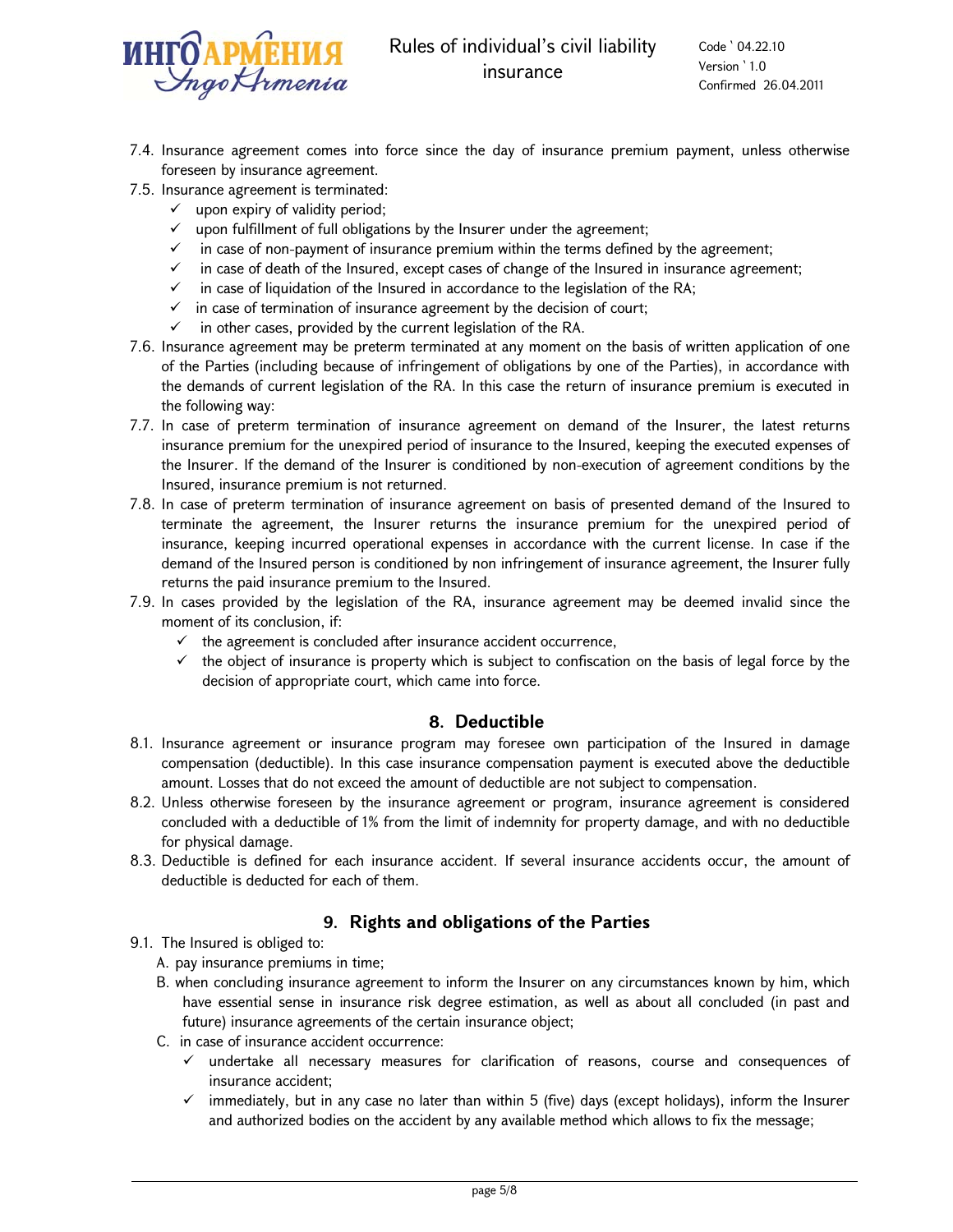

- without delay inform the Insurer about any claims presented to him in connection with the insurance accident;
- $\checkmark$  undertake all possible and reasonable measurer for prevention of damage and for saving the life of person (persons), to whom damage is caused;
- $\checkmark$  secure participation of the Insurer in survey of the damaged property and determination of the caused damage to the extent, which is available for the Insured;
- $\checkmark$  provide all sorts of assistance to the Insurer in judicial and non-judicial protection in case of presenting claims for insurance compensation;
- $\checkmark$  present to the Insurer all available information and documents, which allow to judge on the reasons, course and consequences of insurance accident, the character and extent of the caused damage;
- $\checkmark$  in case if the Insurer finds necessary to appoint his lawyer or other authorized person for protection of interests of the Insurer and the Insured concerning the insurance accident – issue a power of attorney or other necessary documents for protection of such interests by the appointed person of the Insurer. The Insurer is entitled, but not obliged, to present interests of the Insured at court or provide legal protection of the Insured in connection with insurance accident. If the Insurer rejects to present interests of the Insured at court, he is obliged to compensate to the Insured the factual expenses for payment of lawyers' services, who protect his interests in such procedures. Such expenses are compensated within the limit of the defined sum of indemnity of the Insurer, defined by the insurance agreement;
- $\checkmark$  not to pay compensations, not to partially or fully accept the demands presented to him concerning insurance accident, as well as not to accept any direct or indirect obligations for regulation of such demands without consent of the Insurer;
- $\checkmark$  in case if the there is opportunity to demand termination or reduction of regular compensation payments, the Insured is obliged to inform the Insurer about it and implement all possible measures for termination or reduction of such payments

9.2. The Insurer is obliged:

- A. to give the insurance Policy and attached present rules within 3 days after payment of insurance premium by the Insured;
- B. in case of execution of measures by the Insured to decrease the risk of insurance accident occurrence and the extent of possible damage, or in case of increase of its real value of the insured property to renew insurance agreement upon the application of the Insured, taking into account these circumstances;
- C. execute insurance compensation payment in case of insurance accident occurrence;
- D. compensate expenses incurred by the Insured at the time of insurance accident occurrence, which were made in order to prevent or to minimize the damage to insurance object;
- E. no to disclose information about the Insured and his/her property status, if it does not contradict the legislative norms of the RA.
- F. upon receipt of information on insurance accident occurrence:
	- $\checkmark$  survey the place of insurance accident if possible, conclude act on damage and on the basis of presented documents by the Insured, determine the extent of damage;
	- $\checkmark$  Execute insurance compensation payment on the basis of act of damage and calculations of the damage extent.
- 9.3. If the Insured does not perform obligations, indicated in point 9.1 of present Rules, the Insurer is entitled to reject insurance compensation payment to the amount, by which it stimulated insurance accident occurrence or increase of damage extent.

#### **10. Insurance compensation payment**

10.1.Insurance compensation is calculated to the amount foreseen by the current legislation on damage compensation of the RA.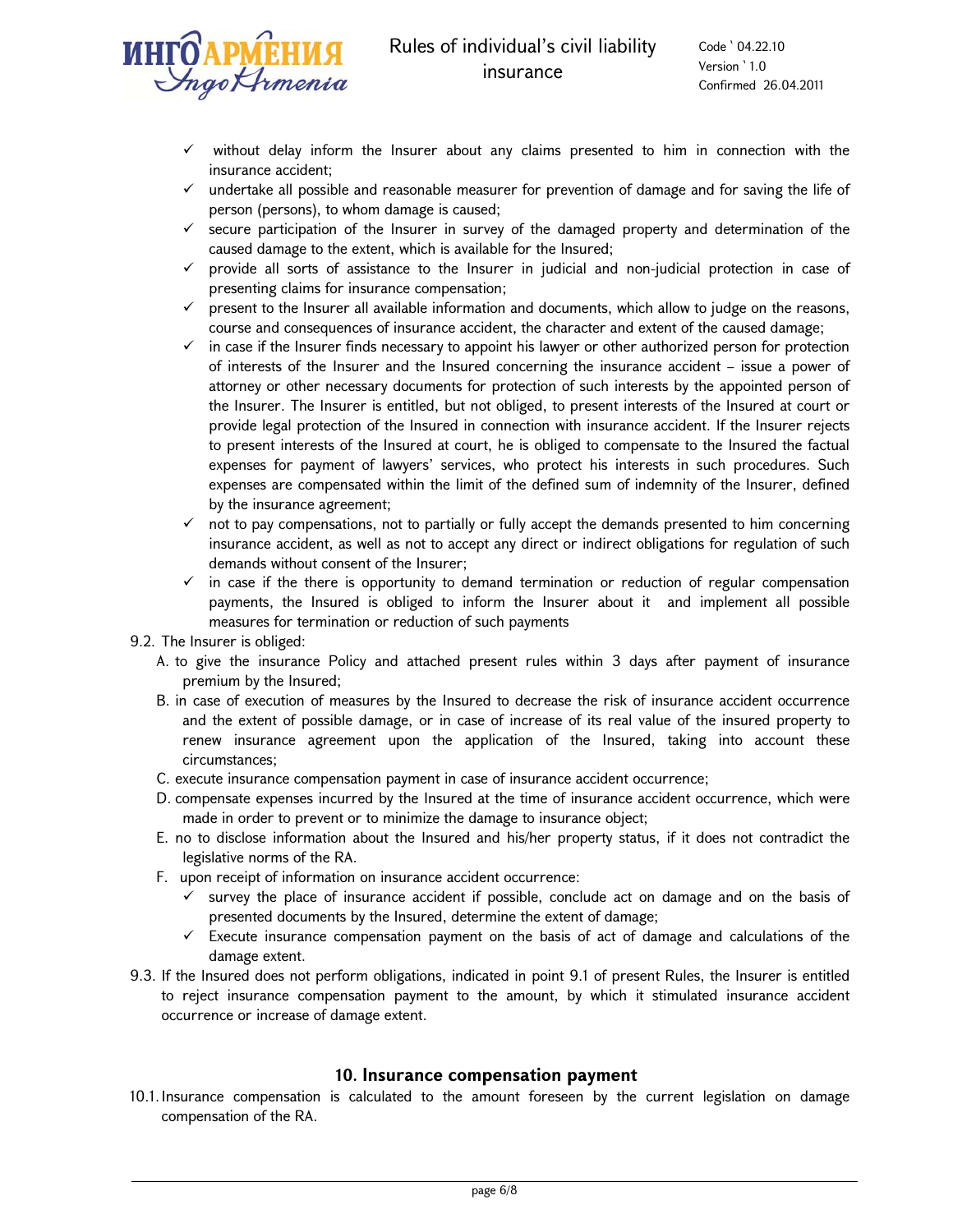

Code ՝ 04.22.10 Version ՝ 1.0 Confirmed 26.04.2011

- 10.2.In case of absence of dispute on insurance accident occurrence, presence by the suffered person of the right receive insurance compensation and obligation of the Insurer to compensate the damage, causal connection between the insurance accident and the caused damage, presented claims are satisfied and insurance compensation is paid without recourse to court.
- 10.3. In this case determination of the extent of damages and the sum of insurance compensation is executed by the Insurer on the basis of documents of authorized entities (medical facilities, medical-labor expert commissions, social security entities and etc.) on the facts of consequences of caused damage, as well as taking into account references, accounts and other documents, which confirm the incurred expenses. The Insured may be invited to participate in determination of insurance compensation if necessary.

If necessary an agreement on compensation is concluded on the basis of the above-mentioned documents and is signed by the Insured, Insurer and the suffered person. The Insurer is entitled to involve independent experts for evaluation of the real damage, caused as a result of insurance accident occurrence, stipulated in present Rules.

- 10.4. In case of dispute on the circumstances indicated in point 10.2 of present Rules, the insurance compensation is executed on the basis verdict or decision of the court (arbitration court)which came into legal force.
- 10.5. For insurance compensation payment the Insured is obliged to present to the Insure the following documents:
	- $\checkmark$  certificate of damage, issued by expert commission, which includes reasons and possible consequences of the insurance accident, which resulted cause of damage to third parties
	- $\checkmark$  claims, presented to the Insurer concerning the occurred event;
	- $\checkmark$  decision of court, which includes the extent of sums subject to compensation in connection with insurance accident occurrence, included in the volume of indemnity of the Insurer;
	- $\checkmark$  insurance Policy;
	- $\checkmark$  other documents, which include information necessary for making decision on the insurance accident.
- 10.6. The sum of insurance compensation includes
- 10.6.1. In case of cause of damage to health of individual or death:
	- A. earnings, which the injured person has lost due to disability or its decrease as a result of injury or other harm to health;
	- B. Additional costs necessary for restoration of health (high-calorie meals, spa treatment, care, prosthetics, transportation costs, paid medical care, and etc.
	- C. part of earnings, which in case of death of the suffered person the disabled persons lost , who were dependent on him or who had the right to receive maintenance funds from him;
	- D. funeral expenses;
	- E. reasonable costs for preliminary clarification of the circumstances and the degree of guilt of the Insured
	- F. expenses for conducting judiciary cases of alleged insurance cases;
	- G. necessary and reasonable expenses to save lives and property of persons to which damage was caused as a result of insurance accident, or expenses for reducing the extent of damage.
- 10.6.2. In case of causing property damage to individual or legal entity:
	- A. direct real damage, caused by destruction or damage of property, which is determined in case of total destruction of property – to the amount of real value deducting wear and tear; in case of partial damage – to the amount of necessary expenses for its restoration to condition, in which it used to be before insurance accident occurrence.
	- B. reasonable expenses for preliminary clarification of circumstances and the degree of guilt of the Insured, if the event is recognized as insurance accident;
	- C. expense for maintaining judiciary cases of alleged insurance cases, if the event is recognized as insurance accident;